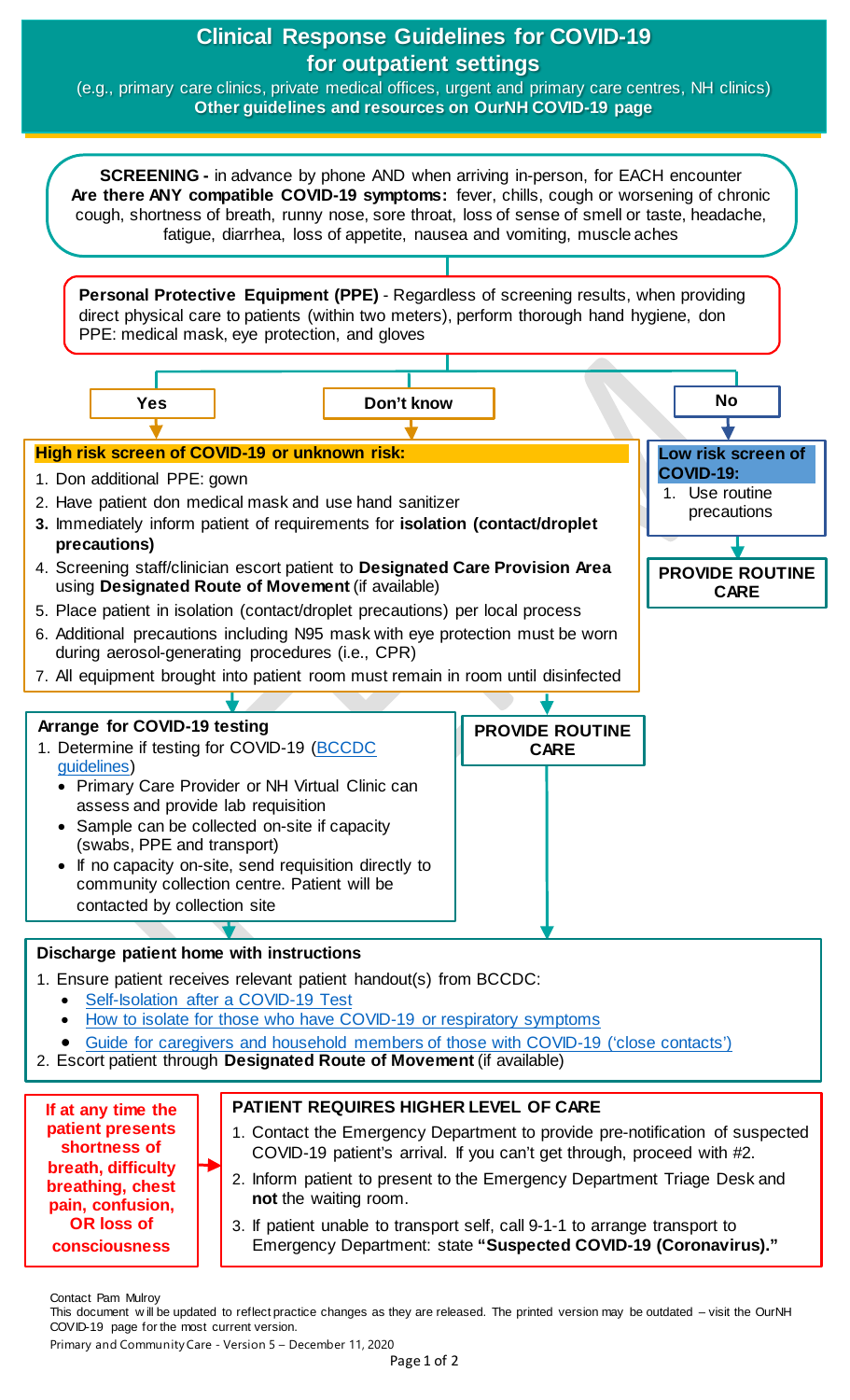# **Clinical Response Guidelines for COVID-19 for outpatient settings**

(e.g., primary care clinics, private medical offices, urgent and primary care centres, NH clinics) **Other guidelines and resources on OurNH COVID-19 page**

#### **Use these guidelines in conjunction wit[h Site Preparation Checklist for COVID-19 for outpatient settings](https://ournh.northernhealth.ca/oursites/communications/OurNH%20Communications%20Documents/site-preparation-checklist-for-covid-19-outpatient-settings.pdf)**

# SCREENING & PPE

- **Screen ALL patients** presenting to outpatient settings for COVID-19 symptoms
- Follow guidance for PPE usage, donning and doffing[: Personal Protective Equipment](http://www.bccdc.ca/health-professionals/clinical-resources/covid-19-care/infection-control/personal-protective-equipment) (BCCDC).
- Health care workers will perform a risk assessment at point of care; staff may require additional PPE.[1](#page-1-0)
- For additional PPE information and guidance, se[e OurNH COVID-19 page](https://ournh.northernhealth.ca/AboutNH/Emergency/Coronavirus/Pages/default.aspx) under Personal Protective Equipment (PPE) header.

ISOLATION (CONTACT/DROPLET PRECAUTIONS)

- Immediately upon high risk screen escort patient to **Designated Care Provision Area** using **Designated Route of Movement** (if available)
	- o **GOAL:** rapid isolation of patient to reduce risk of transmission
	- o Minimize patient movement; and traffic/visitors into patient room
	- o Post signage on door
- For all high-risk screens, ensure all relevant staff are aware of room cleaning requirements prior to next patient use.

### ARRANGE FOR COVID-19 TESTING

- If **referring to community collection centres**, complete lab requisition and fax directly to the collection centre.
- Collection centre will contact patient to make an appointment.
- If **collecting sample onsite**, follo[w COVID-19: Testing](http://www.bccdc.ca/Health-Professionals-Site/Documents/BCCDC_PHL_Updated_nCoV_Lab_Guidance.pdf)  [Guidelines for British Columbia](http://www.bccdc.ca/Health-Professionals-Site/Documents/BCCDC_PHL_Updated_nCoV_Lab_Guidance.pdf) (BCCDC). Check th[e BCCDC](http://www.bccdc.ca/health-professionals/clinical-resources/covid-19-care/lab-testing)  Viral [Testing](http://www.bccdc.ca/health-professionals/clinical-resources/covid-19-care/lab-testing) page for most up-to-date information.
	- o Collect the most appropriate sample depending on site process, either a Nasopharyngeal (NP) Swab (video by [UBC and Providence Health Care\)](https://www.youtube.com/watch?v=f0xSKPm8IKA&feature=youtu.be) o[r mouth rinse and](http://www.bccdc.ca/health-info/diseases-conditions/covid-19/testing/mouth-rinse-and-gargle) [gargle](http://www.bccdc.ca/health-info/diseases-conditions/covid-19/testing/mouth-rinse-and-gargle) (BCCDC).
- Transcribe the priority code from the requisition to sample container, and write code again at the top of the requisition so it is easily visible to the lab.
- Create labels following local process. All samples (cylindrical tube) must be affixed with a label lengthwise which states: Patient last name, first name, PHN or DOB, specimen type or specimen source (e.g. NP swab), collection date and time, patient group code[2](#page-1-1) in **RED**.
- Store samples at 4<sup>0</sup>C after collection.
- Place the sample in biohazard bag (one per bag) and requisition into outer pocket. Package and transport following TDG Category B Guidelines.
- Send to local laboratory for processing. Do not ship elsewhere otherwise sample cannot be tracked.

## RESOURCES

**COMMUNICABLE DISEASE TEAM**: 1-855-565-2990 or CentralCDHUB@northernhealth.ca from 8:30 am to 4:30 pm Monday to Friday. After hours, NH Medical Health Officer on-call 250-565-2000, press 7 for Switchboard Health

## **NH VIRTUAL CLINIC**

- To help answer questions and concerns from Northern BC residents: **[1-844-645-7811](https://stories.northernhealth.ca/stories/1-844-645-7811)**
- To assess symptoms and refer to NH collection site for COVID-19 testing if needed

### **PROVINCIAL WORKPLACE CENTRE**

• If suspected Health Care Worker exposure: 1-866-922-9464

**INFECTION CONTROL PROFESSIONAL:** contact as needed

### **BCCDC:** for additional information

Contact Pam Mulroy

Primary and Community Care - Version 5 – December 11, 2020

#### **Lab Requisition**

- Standard outpatient and/or PHSA virology [requisitions](http://www.bccdc.ca/resource-gallery/Documents/Guidelines%20and%20Forms/Forms/Labs/VI%20Req.pdf) are acceptable
- Symptom information is NOT required on the requisition
- Add "**COVID-19**" to alert lab staff to use additional PPE when handling samples
- Include patient group code in **RED** as appropriate

#### **Patient Group Codes**

|                          | <b>HCW1</b> HCW direct care; first responders     |
|--------------------------|---------------------------------------------------|
|                          | <b>HCW2</b> HCW indirect care                     |
| <b>LTC</b>               | Long Term Care Facility                           |
|                          | <b>OBK</b> Outbreaks, clusters or case contacts;  |
|                          | homeless/unstable housing                         |
| <b>HOS</b>               | Hospital (inpatient); ED with intent to           |
|                          | admit; 3 <sup>rd</sup> trimester pregnancy; renal |
|                          | and cancer patients                               |
|                          | <b>CMM</b> Community or outpatient including      |
|                          | <b>UPCCs</b>                                      |
|                          | <b>CGT</b> People living in congregate settings   |
| <b>TREPL</b>             | Tree planters                                     |
| <b>SCHOOL</b><br>Schools |                                                   |
| <b>FN-CMM</b>            | <b>Specific First Nations</b>                     |
|                          | locations due to remoteness                       |

<span id="page-1-0"></span><sup>&</sup>lt;sup>1</sup> [COVID-19: Emergency Prioritization in a Pandemic PPE Allocation Framew ork,](http://www.bccdc.ca/Health-Professionals-Site/Documents/COVID19_ppe_allocation_framework.pdf?bcgovtm=20200506_GCPE_AM_COVID_9_NOTIFICATION_BCGOV_BCGOV_EN_BC__NOTIFICATION) p.16

<span id="page-1-1"></span><sup>&</sup>lt;sup>2</sup> If patient group code is missing from the requisition, the sample w ill still be processed.

This document w ill be updated to reflect practice changes as they are released. The printed version may be outdated – visit the OurNH COVID-19 page for the most current version.